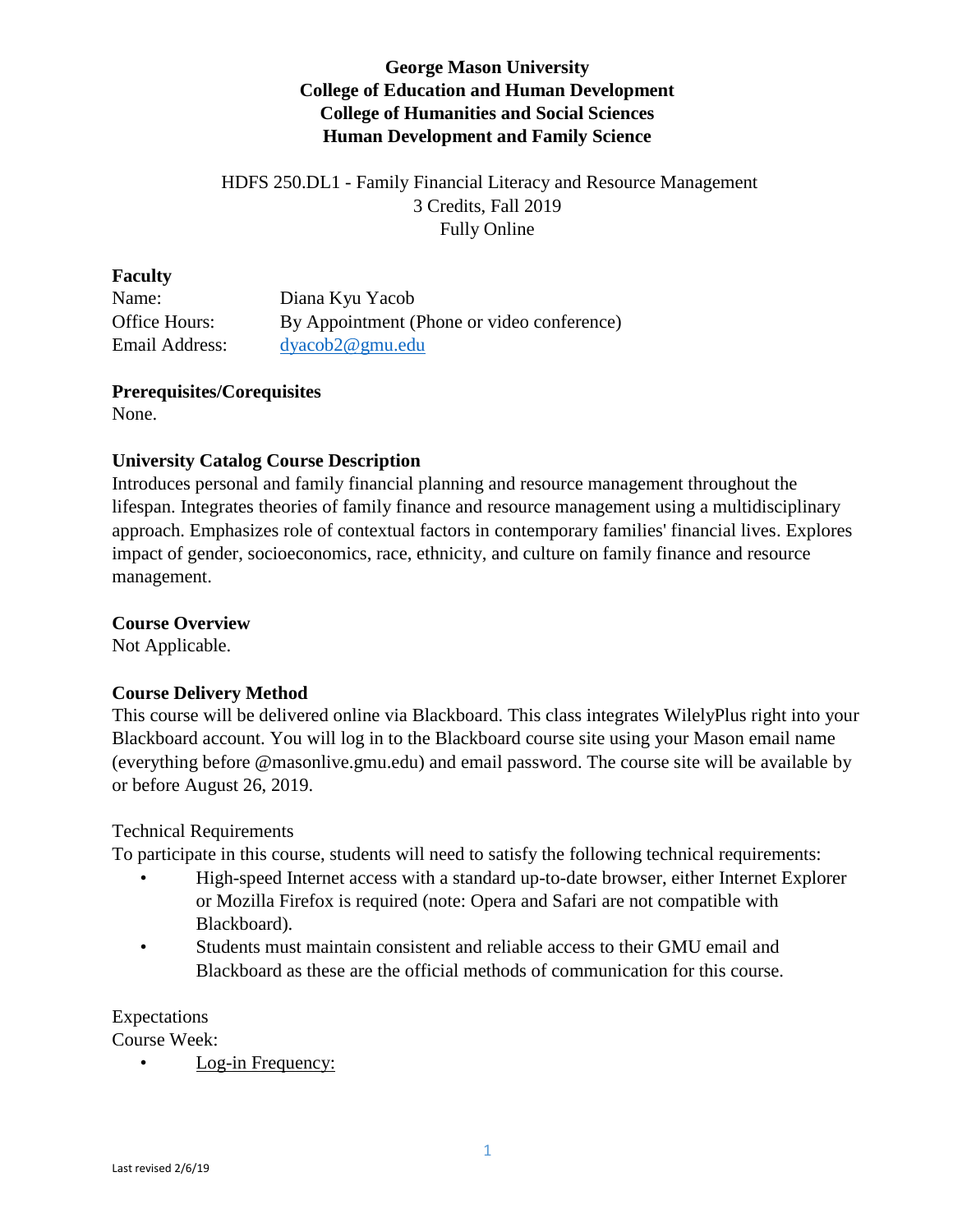Students must actively check the course on Blackboard site and their GMU email for communications from the instructor, class discussions, and/or access to course materials at least 5 times per week.

- A weekly announcement will be made available every Monday by 12pm. **You are expected to check this announcement every Monday.** This announcement will update you on any changes and what is due for the week.
- Participation: Students are expected to actively engage in all course activities throughout the semester, which includes viewing all course materials, completing course activities and assignments, and participating in course discussions and group interactions.
- Technical Competence: Students are expected to demonstrate competence in the use of all course technology. Students who are struggling with technical components of the course are expected to seek assistance from the instructor and/or College or University technical services.
- Technical Issues: Students should anticipate some technical difficulties during the semester and should, therefore, budget their time accordingly. **Late work will not be accepted based on individual technical issues**.
- Workload: Please be aware that this course is not self-paced. Students are expected to meet specific deadlines and due dates listed in the Class Schedule section of this syllabus. It is the student's responsibility to keep track of the weekly course schedule of topics, readings, activities and assignments due.
- Instructor Support: Students may schedule a one-on-one meeting to discuss course requirements, content or other course-related issues. You can meet with the instructor via telephone or web conference. Students should email the instructor to schedule a oneon-one session, including their preferred meeting method and suggested dates/times.
- Netiquette: The course environment is a collaborative space. Experience shows that even an innocent remark typed in the online environment can be misconstrued. Students must always re-read their responses carefully before posting them, so as others do not consider them as personal offenses. Be positive in your approach with others and diplomatic in selecting your words. Remember that you are not competing with classmates but sharing information and learning from others. All faculty are similarly expected to be respectful in all communications.
- Accommodations: Online learners who require effective accommodations to ensure accessibility must be registered with George Mason University Disability Services. Please email me your letter for accommodations by the end of the first week of classes.

# **Learner Outcomes or Objectives**

This course is designed to enable students to do the following:

Develop knowledge and skills about family financial decisions and resource management

- 1. Understand at an introductory level theory, research, practices and policies relevant to family finance and resource management
- 2. Understand current information in planning financial security for an individual or family throughout the life cycle
- 3. Engage in personal growth and development that will enhance students' personal and family literacy and resource management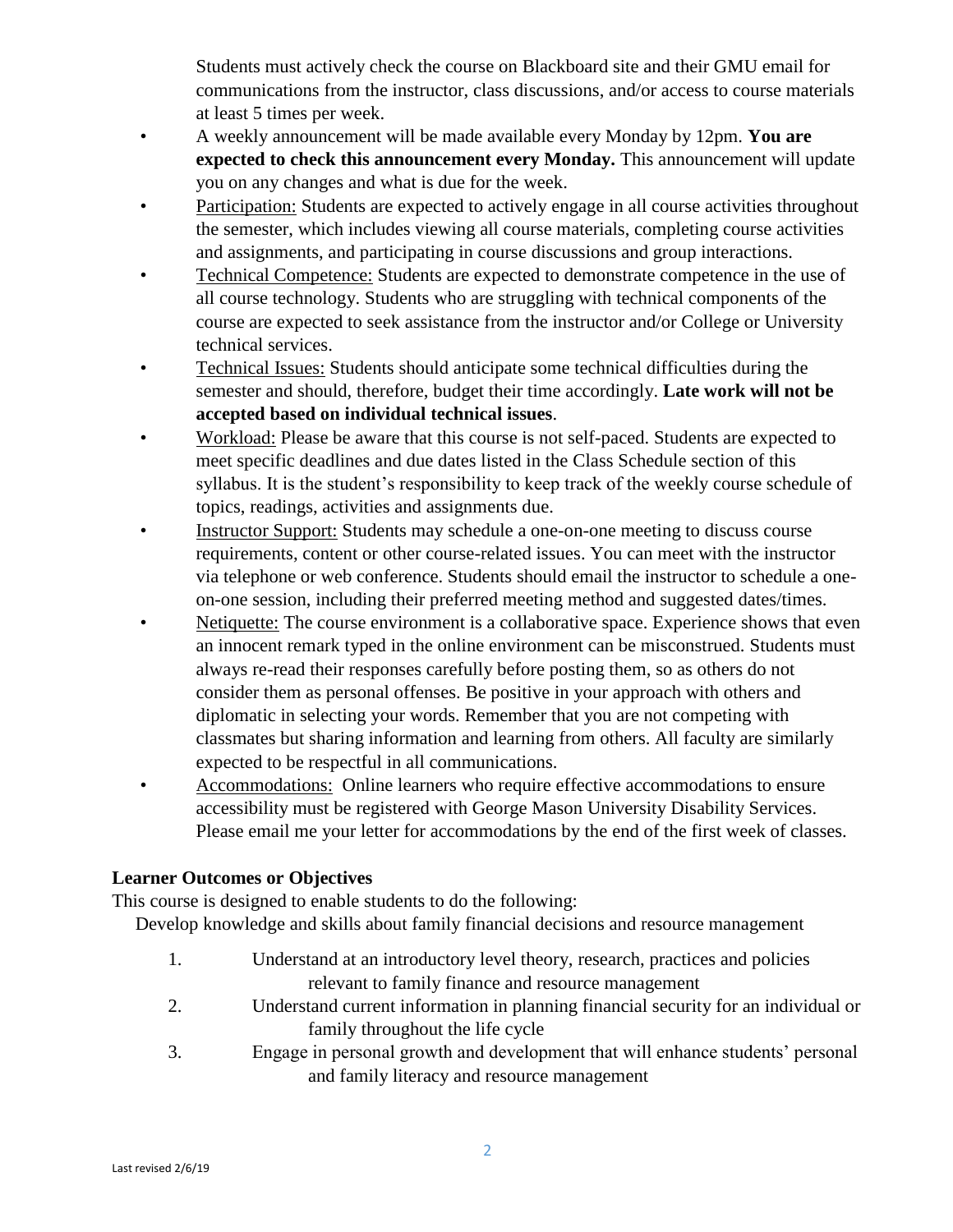### **Professional Standards (**National Council on Family Relations)

Upon completion of this course, students will have met the following professional standards: This course is aligned with the standards established by the National Council on Family Relations, focusing specifically on the "Family Resource Management" content area, to include "An understanding of the decisions individuals and families make about developing and allocating resources including time, money, material assets, energy, friends, neighbors, and space, to meet their goals".

### **Required Texts**

**This semester, an eBook version of your textbook will be given to you at no charge because we are beta testing this version of the class.** The book we will use this semester is listed below. You do not need to purchase this book.

*Grable, J. E. & Palmer, L. (2019). Introduction to Personal Finance: Beginning Your Financial Journey.*

### **Suggested Texts**

American Psychological Association. (2010). Publication manual of the American Psychological Association (6th ed.). Washington, DC: Author.

### **Course Performance Evaluation**

Students are expected to submit all assignments on time on Blackboard. **Assignments will not be graded if submitted through email.** 

## **Assignments and/or Examinations**

This course will utilize discussions posts, adaptative practices, homework assignments, quizzes, and papers. All items are due **Sunday night by 11:59pm**. All the relevant course material will also be available in the format of power point presentations, additional readings, videos, webinars, and other financial tools. It is critical for students to review all content in a timely manner. It is imperative that you are active on Blackboard, review the material, and prepare for class accordingly.

I. Discussion Posts on BB (Each Discussion post is worth 10 points: 120 points Total)

Entries will be graded based on thoughtfulness, responding to all the questions in the prompt, and quality of writing. All students are expected to contribute to this discussion. To earn full credit, all entries must meet the following requirements: (1) the original post must be at least 250 words and posted by the due date and (2) the response to at least one other student's posting must be at least 150 words and should include thoughtful suggestions or questions posed to assist your fellow classmates. Short phrases such as Great job" will not be considered as an adequate response. Appropriate response could include sharing similar experiences or suggested steps forward. Postings will be graded on APA format, spelling, grammar, clarity, critical thinking and incorporation of course material.

Discussions are asynchronous, which means that you will have time to read and respond at any time during the 1-week window that the discussions are available. Discussion windows will close the Sunday evening at 11:59pm. Refer to the course calendar for "due by" dates.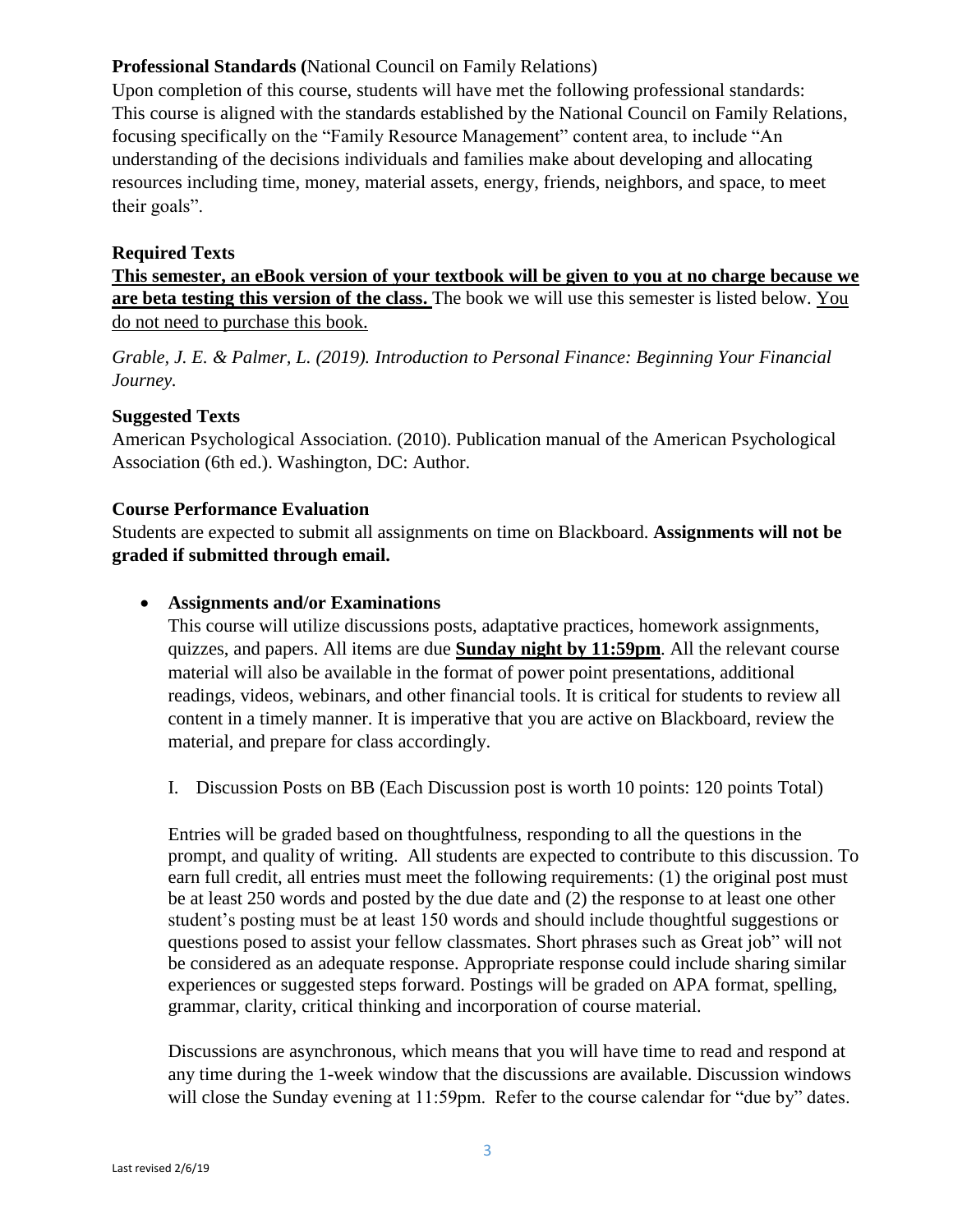You will NOT be able to make up any missed discussion post except under extraordinary circumstances (as previously defined in this syllabus).

Because active participation and engagement are imperative for optimal learning, preparation for and participation in online-class activities will be evaluated based on the following criteria:

- Students complete readings and prepare for class discussions prior posting a response evidenced by their ability to discuss and write about the concepts presented and examined in the texts.
- Students are actively involved in online learning experiences as is evidenced by (1) participating in all activities in a professional and respectful manner, (2) engaging in online discussions with responses that invoke further discussion (3) supporting the participation and learning of classmates.
- Students show evidence of critical reflective thinking through online discussions, activities, and written reflections.

# II. Quiz (Total: 20 points)

There will only be one quiz. The quiz will be on the credit module. Quizzes may be accessed on Blackboard under Assessments. You are required to complete the quiz during the 1-week window. All quizzes will be timed, meaning that once you begin the quiz you will have a set amount of time (typically 30 minutes) in which to complete the quiz. Therefore, it is imperative that once you begin the quiz you have enough time to finish it in one sitting. You will not be able to re-enter the quiz once you have completed it. If you run into difficulties while taking the quiz, contact me immediately with screen shots of your technical issues.

III. Homework Assignments (15 points each. Total: 30 points)

You will have two homework assignments. The family financial genogram assignment and the evaluation of your current credit standing. Specific requirements for each assignment will be provided in the module for the week the assignment is due.

### IV. Adaptive Practice.

Adaptive practices will help you become familiar with chapter readings, concepts, and lessons without the pressure of memorizing answers. The goal of this class is to help you understand financial concepts and recommendations that you will be able to use in your personal life. Your first adaptive practice will be during week 3 and instructions on how they work are found in your that week's module.

V. Goal Project (Part 1: Submission of goal, Part 2: discussion posts, Part 3: Reflection. Paper).

This is a semester long project. It is a multi-stage project and begins with submitting an appropriate financial goal. The goal must follow the S.M.A.R.T format and must be submitted for approval and revision prior to the due date of final goals. Students are expected to check Blackboard comments until final approval is given. Details of the S.M.A.R.T financial goal will be provided in the modules.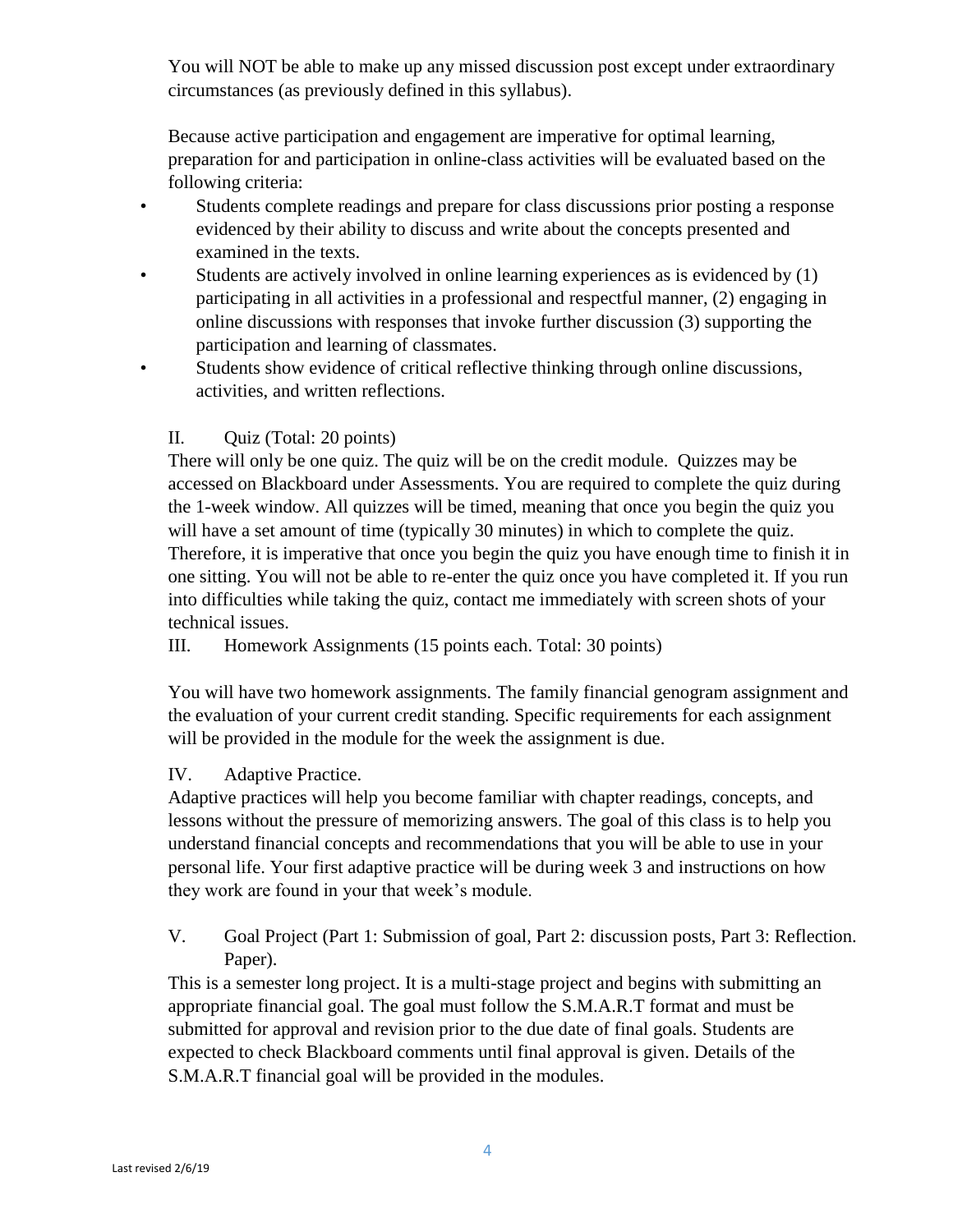Your process will then be documented through the discussion board. Discussion board post related to your goal process. Please review discussion board guidelines

A final reflection paper will be due the last week of class. **This will be considered your final.** Based on the transtheoretical model of change you should respond to the following questions:

How did you process through the stages of change during the semester? What process of change were identified and in what stages? How did your desire to complete your goal change throughout this process? How did your confidence to complete your goal change through this process? What if anything, hindered your process? What assisted you in your process? What are/were the reactions of those around you during this process? What were your feelings during this process and how did it change over time or in different stages? What type of information would have been helpful for you during this process?

Please remember to state your goal, identify what stage you are by the end of the semester, and whether or not you were able to achieve your goal. The reflection should be no less than 4 pages. You will be asked to submit this reflection paper and any supporting documents that helps shows your process in your goal attainment. Specific information on this class project will be provided in the class announcements and modules.

### **Grading will be based on how thorough and realistic the student process is,** *not* **be based on whether the student achieved their goal.**

### **Other Requirements**

### **Participation**

Because active participation and engagement are imperative for optimal learning, preparation for and participation in in-class activities will be evaluated based on the following criteria:

- Students complete readings and prepare for class activities prior to class as is evidenced by their ability to discuss and write about the concepts presented and examined in the texts as well as participate fully in related activities.
- Students are actively involved in online learning experiences as is evidenced by participating in all activities and completing written work related to the activities
- Students show evidence of critical reflective thinking through online discussions, activities, and written reflections.

Note: To determine whether the campus is closed due to inclement weather, call 703-993- 1000 or go to www.gmu.edu.

### **Written Assignments**

All formal written assignments will be evaluated for content and presentation. **The American Psychological Association, Sixth Edition (APA) style will be followed for all**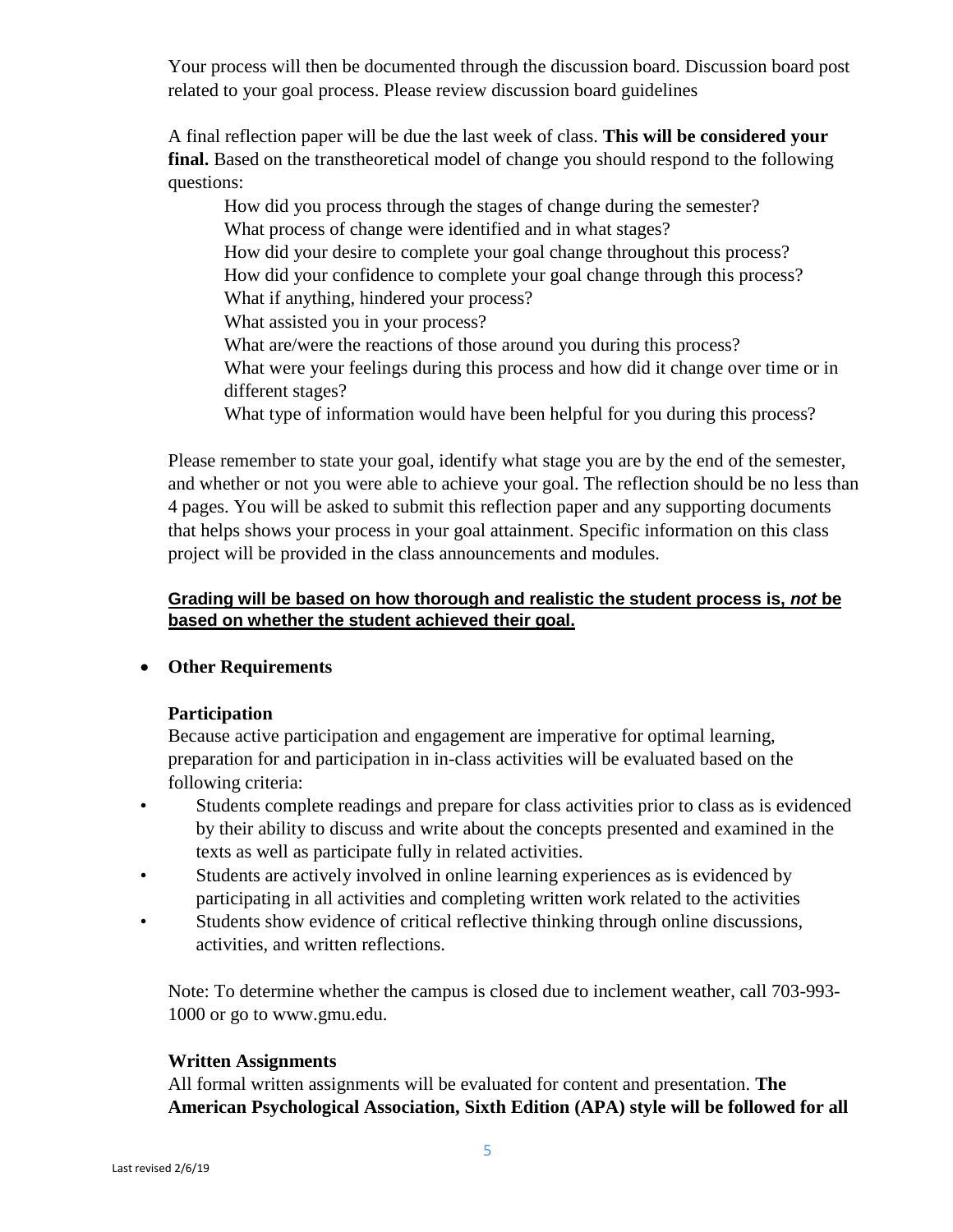**written work**. All written work unless otherwise noted must be completed on a word processor and should be proofread carefully. (Use spell check!) If students are not confident of their own ability to catch errors, they should have another person proofread their work. When in doubt, they should check the APA manual. Portions of the APA manual appear at the Style Manuals link on the Mason library web at

http://infoguides.gmu.edu/content.php?pid=39979. Students may consult the Writing Center for additional writing support.

Students will do the following:

- 1. Present ideas in a clear, concise, and organized manner. (Avoid wordiness and redundancy.)
- 2. Develop points coherently, definitively, and thoroughly.
- 3. Refer to appropriate authorities, studies, and examples to document where appropriate. (Avoid meaningless generalizations, unwarranted assumptions, and unsupported opinions.)
- 4. Use correct capitalization, punctuation, spelling, and grammar.
- 5. Type the paper with double spacing, indented paragraphs, 1-inch margins all around, and 12-point Times New Roman font.

| <b>Item</b>                   | <b>Due Dates</b>                   | <b>Points</b>            |
|-------------------------------|------------------------------------|--------------------------|
| Discussions $X$ 12            | WEEK: 1,3,5,6,7,8,9,10,11,12,13,15 | $120$ (10 POINTS EACH)   |
| <b>Adaptive Practices X 8</b> | WEEK: 3,5,6,9,10,11,12,13          | $100$ (12.5 POINTS EACH) |
| <b>QUIZZES X 1</b>            | WEEK: 7 OCT 7                      | 20                       |
| HOMEWORK $X2$                 | WEEK: $2 & 8$ SEPT $2$ OCT 14TH    | $30$ (15 POINTS EACH)    |
| <b>REFLECTION PAPER X1</b>    | WEEK: 16 DEC 15TH                  | 40                       |
| <b>TOTAL</b>                  |                                    | 310                      |

#### **Course Performance Evaluation Weighting**

# **Grading**

|                            |  | 97-100 A+ 87-89 B+ 77-79 C+ | 60-69 D | Below 60 F |  |
|----------------------------|--|-----------------------------|---------|------------|--|
| 93-96 A 83-86 B 73-76 C    |  |                             |         |            |  |
| 90-92 A- 80-82 B- 70-72 C- |  |                             |         |            |  |

All CEHD undergraduate and graduate students are held to the university grading policies as described in the Academic Policies section of the current catalog, which can be accessed at http://catalog.gmu.edu. Those students enrolled in a CEHD Licensure Graduate Certificate program, however, must earn a B- or better in all licensure coursework. A degree-seeking graduate student will be dismissed after accumulating grades of F in two courses or 9 credits of unsatisfactory grades (C or F) in graduate courses. A 3.0 grade point average is required for completion of the graduate degree.

### **Professional Dispositions**

Students are expected to exhibit professional behaviors and dispositions at all times. See [https://cehd.gmu.edu/students/policies-procedures/.](https://cehd.gmu.edu/students/policies-procedures/)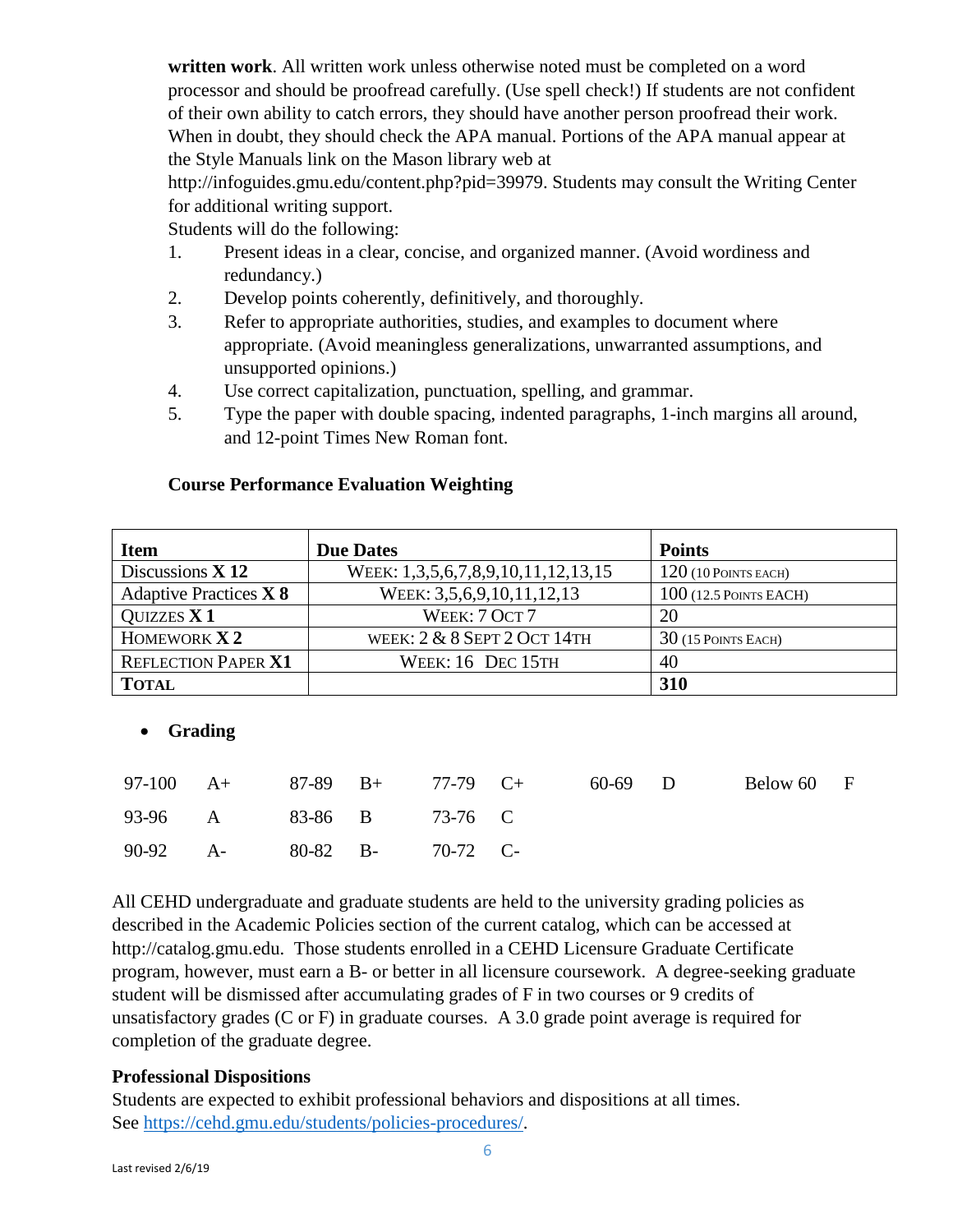## **Class Schedule**

The course syllabus is a general plan for the course; deviations announced to the class by the instructor may be necessary. It is the student's responsibility to make himself or herself aware of any changes to this outline.

| <b>Week</b>              | <b>Topic</b>                                       | <b>Reading</b>                                                        | <b>Assignments</b>                                                    |
|--------------------------|----------------------------------------------------|-----------------------------------------------------------------------|-----------------------------------------------------------------------|
| Week 1<br><b>Aug 26</b>  | Welcome                                            | <b>WELCOME TO YOUR WILEY COURSE</b>                                   | <b>REVIEW SYLLABUS &amp; WILEY MODULE</b><br><b>DISCUSSION POST</b>   |
| Week 2<br>Sept 2         | <b>Financial Socialization</b>                     | <b>GUDMUNSON &amp; DANES READING</b><br>ETC.                          | <b>GENOGRAM HW ASSIGNMENT</b>                                         |
| Week 3                   | Introducing Your Financial Journey                 | <b>INTERIOR FINANCE</b>                                               | <b>ADAPTIVE PRACTICE</b>                                              |
| Sept 9                   |                                                    | $1.1, 1.2$ $1.3, 1.4, 1.5$                                            | <b>DISCUSSION POST</b>                                                |
| Week 4<br>Sept 16        | <b>Transtheoretical Model of Change</b>            | PROCHASKA ET. AL<br>ETC.<br><b>SMART GOALS</b>                        | (SUBMIT GOAL FOR REVISION BEFORE SUNDAY)<br><b>SUBMIT GOAL</b>        |
| Week 5                   | Tools for your Financial Journey                   | <b>BUDGETS AND BALANCE SHEETS</b>                                     | <b>ADAPTIVE PRACTICE</b>                                              |
| Sept 23                  |                                                    | 2.4, 2.5, 2.6                                                         | <b>DISCUSSION POST</b>                                                |
| Week 6                   | Earnings and Income                                | <b>EARNING MONEY</b>                                                  | <b>ADAPTIVE PRACTICE</b>                                              |
| Sept 30                  |                                                    | 3.1, 3.2                                                              | <b>DISCUSSION POST</b>                                                |
| Week 7<br>Oct 7          | Checking Accounts, Credit Scores & Credit<br>Cards | <b>MONEY MANAGEMENT TOOLS</b><br>5.1, 5.2, 5.3<br><b>CREDIT VIDEO</b> | <b>CREDIT QUIZ</b><br><b>DISCUSSION POST</b>                          |
| Week 8                   | Credit                                             | <b>MONEY MANAGEMENT TOOLS</b>                                         | <b>CREDIT HW ASSIGNMENT</b>                                           |
| <b>Oct 14</b>            |                                                    | 5.1, 5.2, 5.3                                                         | <b>DISCUSSION POST</b>                                                |
| Week 9                   | Loans and Housing Decisions                        | <b>LOANS</b>                                                          | <b>ADAPTIVE PRACTICE</b>                                              |
| <b>Oct 21</b>            |                                                    | 6.1, 6.2, 6.3                                                         | <b>DISCUSSION POST</b>                                                |
| Week 10                  | Loans and Housing Decisions                        | AUTO & HOUSING                                                        | <b>ADAPTIVE PRACTICE</b>                                              |
| <b>Oct 28</b>            |                                                    | 6.4, 6.5, 6.6                                                         | <b>DISCUSSION POST</b>                                                |
| Week 11                  | The Foundation of Savings                          | <b>SAVING CONCEPTS</b>                                                | <b>ADAPTIVE PRACTICE</b>                                              |
| Nov <sub>4</sub>         |                                                    | 7.1, 7.2, 7.3                                                         | <b>DISCUSSION POST</b>                                                |
| Week 12                  | The Foundation of Savings                          | <b>SAVING CONCEPTS</b>                                                | <b>ADAPTIVE PRACTICE</b>                                              |
| <b>Nov 11</b>            |                                                    | 7.5, 7.6, 7.7                                                         | <b>DISCUSSION POST</b>                                                |
| Week 13                  | The Foundation of Savings                          | <b>RETIREMENT AND IRS</b>                                             | <b>ADAPTIVE PRACTICE</b>                                              |
| <b>Nov 18</b>            |                                                    | 10.1, 10.2, 7.4                                                       | <b>DISCUSSION POST</b>                                                |
| Week 14<br><b>Nov 25</b> | <b>Thanksgiving Recess</b>                         | <b>ENJOY THE BREAK</b>                                                | <b>ENJOY THE BREAK</b>                                                |
| Week 15                  | Last Week of Classes                               | <b>INVESTMENT VIDEO</b>                                               | <b>WORK ON REFLECTION PAPER</b>                                       |
| Dec 2                    | Investing                                          |                                                                       | <b>DISCUSSION POST</b>                                                |
| Week 16<br>Dec 9         | Exam Week                                          | <b>REVIEW ALL MODULES</b>                                             | <b>REFLECTION PAPER</b><br>PLUS SUPPORTING DOCUMENTS<br>DUE: DEC 15TH |